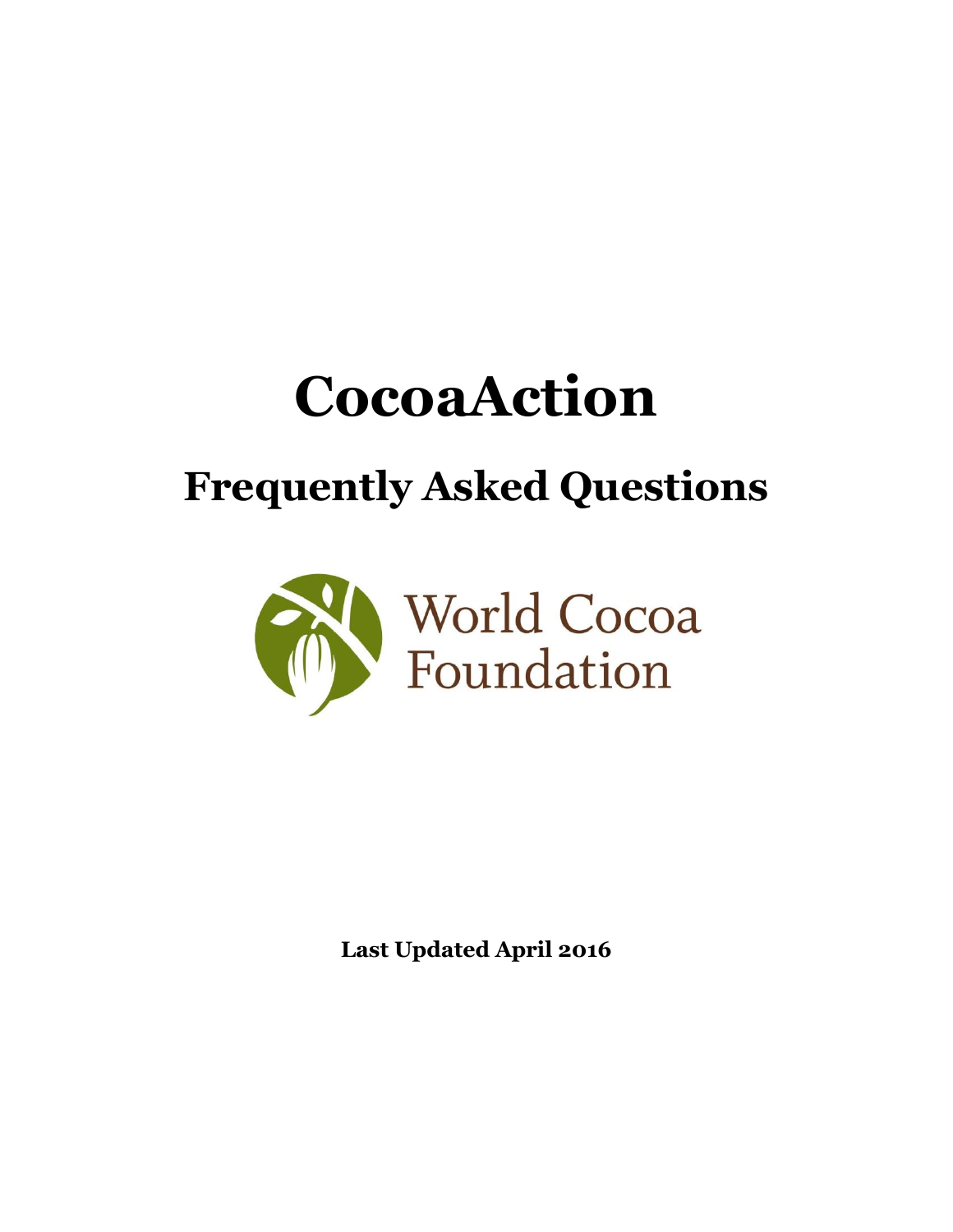# **IN BRIEF**

The World Cocoa Foundation's CocoaAction strategy **brings the world's leading cocoa and chocolate companies together** to accelerate sustainability and improve the livelihoods of cocoa farmers. CocoaAction will develop meaningful **partnerships between governments, cocoa farmers, and the cocoa industry** to **boost productivity and strengthen community development** in Côte d'Ivoire and Ghana – the largest cocoa producing countries in the world. CocoaAction intends **to train and deliver improved planting material and fertilizer to 300,000 cocoa farmers** and empower communities through **primary education**, **child labor monitoring, and women's empowerment**. CocoaAction will be measured through adherence to six key performance indicators, and **progress will be publically reported** on a regular basis.

#### **CocoaAction means:**

- 1) A commitment of participating chocolate and cocoa companies and producing country governments to voluntarily align sustainability strategies and programs so that they more effectively reach cocoa farmers and cocoa farming communities.
- 2) A commitment of participating chocolate and cocoa companies and producing country governments to work toward delivering, in an integrated manner, productivity improvements for cocoa farmers and community development initiatives.
- 3) A commitment to improvements in the way that programs of participating chocolate and cocoa companies and producing country governments are measured. This is to be achieved through a shared system of metrics that provide for credible verification and transparency regarding the impact of individual and collective activities, and will lead to continuous learning and improvement.
- 4) A commitment of participating chocolate and cocoa companies and producing country governments to fully engage each other in order to align and maximize public and industry efforts.

# **FREQUENTLY ASKED QUESTIONS**

#### **1. What is CocoaAction and who is involved in it?**

CocoaAction is a voluntary strategy of the WCF launched in 2014. Its purpose is to coordinate and align the cocoa sustainability efforts of the world's leading cocoa and chocolate companies and increase their impact toward reviving and building an economically viable cocoa sector.

CocoaAction's vision is a transformed cocoa sector that offers a profitable way of life for professionalized and economically empowered cocoa farmers and their families, while providing a significantly improved quality of life for cocoa-growing communities. The initial strategy will focus on Côte d'Ivoire and Ghana, which together produce nearly 60 percent of the world's current cocoa supply. The 2020 priority is that in Côte d'Ivoire and Ghana, 300,000 farmers adopt CocoaAction productivity practices and 1,200 communities are empowered through community development.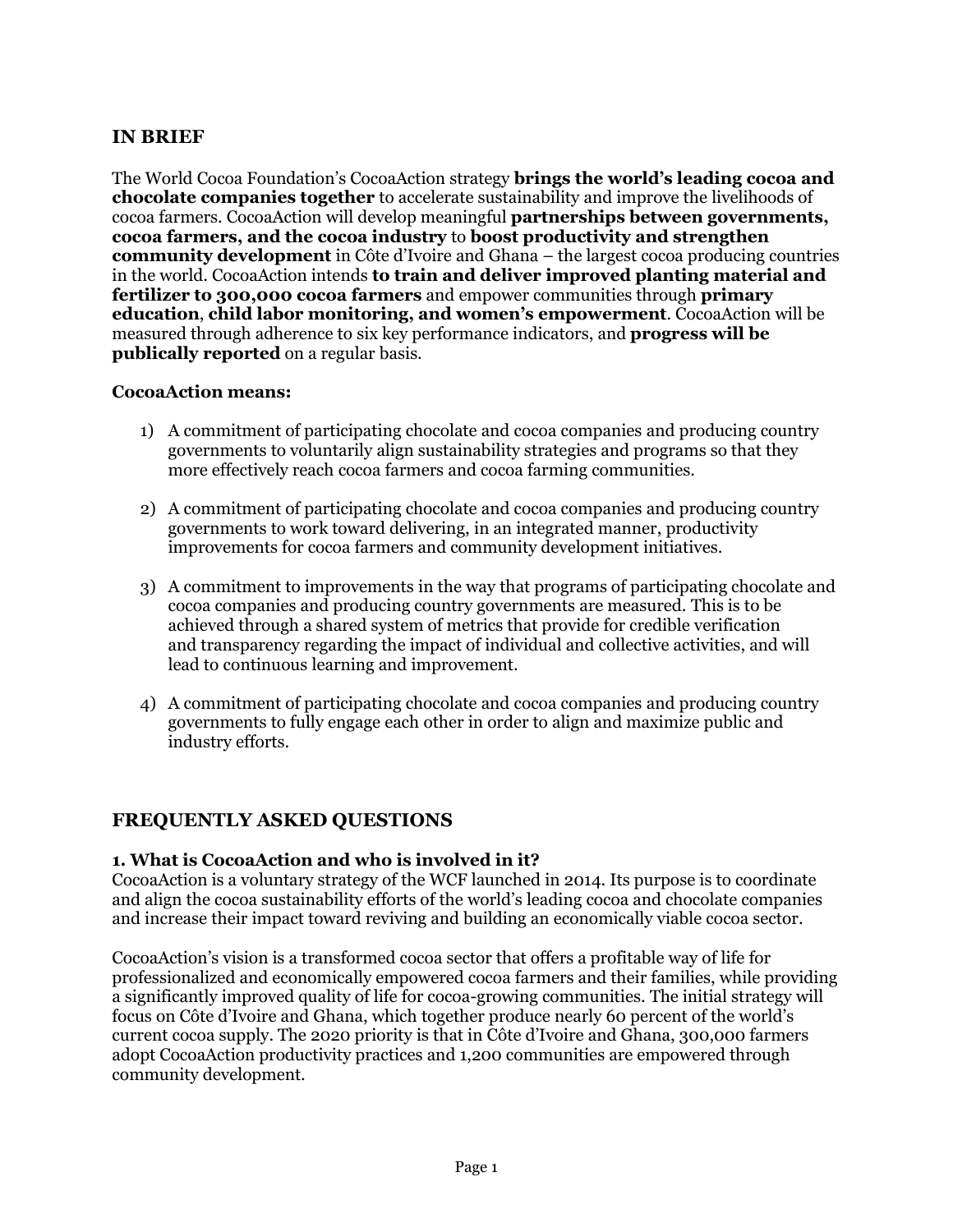The companies that have committed to CocoaAction are: **Barry Callebaut; Blommer; Cargill; Ferrero; The Hershey Company; Mars, Incorporated; Mondelēz International; Nestlé;** and **Olam**. The WCF acts as the convener and strategy holder for CocoaAction, facilitating the implementation of this voluntary industry-wide strategy, driving alignment and generating new insights to amplify its impact. In May 2014, the governments of Côte d'Ivoire and Ghana endorsed CocoaAction as the chocolate and cocoa industry's aligned

effort to support their national cocoa sustainability plans.

# **2. Why is the CocoaAction strategy necessary?**

Despite significant investments in cocoa sustainability initiatives by the public, private and nonprofit sectors in recent years, cocoa farming continues to face major challenges. Even though the sector set up initiatives to tackle these challenges, cocoa remains a challenging livelihood for many farmers. As a result, cocoa farming is losing its appeal as a viable livelihood among younger generations.

In West Africa, these challenges are due to:

- Unproductive farms with vulnerable trees; lack of access to improved planting material and fertilizer; declining soil fertility
- Lack of knowledge about Good Agricultural Practices (GAP);
- Limited attractiveness of cocoa production as a livelihood for young farmers
- Reported child labor in cocoa-growing communities
- Communities entrenched in poverty, with limited access to basic education and lack of empowerment of women
- Increased competition from other cash crops

These challenges have imposed significant stress on the cocoa supply chain in West Africa. Today, too many farmers are trapped in a cycle of economic and social decline. While the world's demand for chocolate is forecast to continue increasing over the next ten years, the supply of cocoa is forecast to plateau – or possibly even decline.

Recognizing that these challenges require swift action, industry leaders have launched CocoaAction, a strategy dedicated to dramatically improve cocoa sustainability. CocoaAction represents an industry effort to coordinate all stakeholders – farmers, suppliers, manufacturers, governments, and others – in cocoa sustainability in origin countries.

# **3. Why the focus on these countries of origin? What about other origins?**

With Côte d'Ivoire and Ghana currently accounting for close to 60 percent of the world's cocoa supply, this relatively small, geographically compact region is the logical starting point for CocoaAction and an efficient use of resources. Based on what we learn from CocoaAction in these countries, we will consider expanding the strategy to other cocoa producing countries in the future.

# **4. What is different or new about CocoaAction?**

With CocoaAction, industry leaders have embarked on an unprecedented effort to achieve scale and impact in cocoa sustainability efforts on a non-competitive basis. CocoaAction represents a new level of coordination to advance effective interventions and provide a platform for highlevel industry/government collaboration and dialogue to promote cocoa sustainability.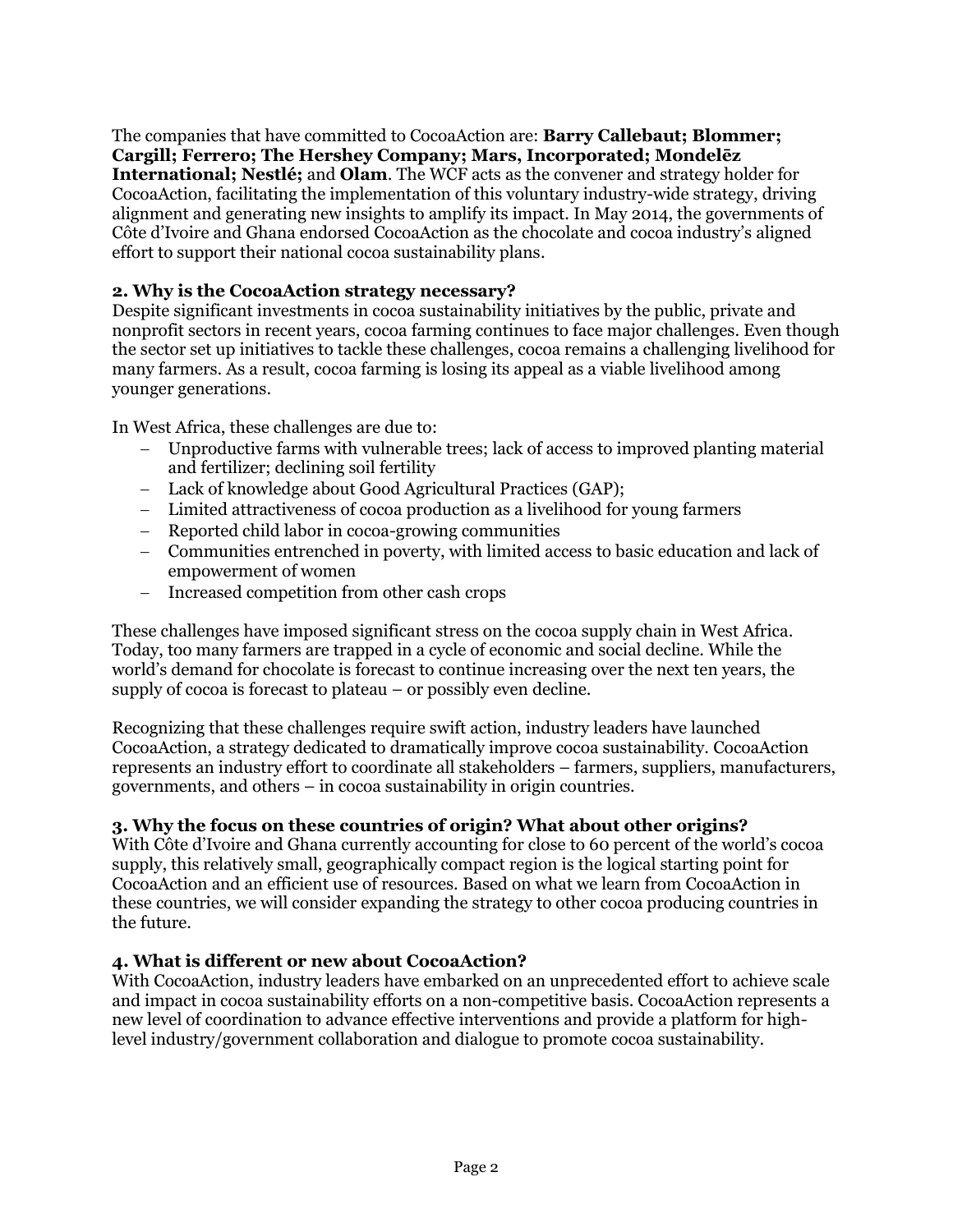CocoaAction companies recognize that the sustainability challenges of the cocoa sector require swift action and a radically different approach. Current initiatives have lacked desired impact because:

- Individual initiatives are isolated and fragmented;
- Lack of scale benefits;
- Supply-chain focus and farm-level interventions are insufficient to tackle root causes of unsustainability;
- No means for comparing data on effectiveness, and a limited ability to learn and share best practices;
- Lack of coordination between sector stakeholders leading to overlaps and gaps in interventions.

What CocoaAction will do differently?

- **Align the sector on regional priority issues:** identify systemic and pre-competitive topics; jointly design solutions to tackle them;
- **Enable scale through common interventions and results framework:** increase impact and efficiency;
- **Employ a holistic focus** on the farmer and his/her community: prioritize interconnectedness, look at sector as a whole;
- **Share best practices and failures through a collective learning culture:** act upon results and instill continuous improvement;
- **Work closely with Governments and key stakeholders:** develop and implement complementary activities, with industry in the lead.

#### **4. What are the goals of CocoaAction?**

CocoaAction's vision is a transformed cocoa sector that offers a profitable way of life for professionalized and economically empowered cocoa farmers and their families, while providing a significantly improved quality of life for cocoa-growing communities.

CocoaAction aims to improve livelihoods and economic opportunities in cocoa communities committed to increasing productivity and advancing community development.

CocoaAction's first focus area in West Africa will enable no fewer than 300,000 farmers in Côte d'Ivoire and Ghana (200,000 in Côte d'Ivoire and 100,000 in Ghana) to:

- Apply good agricultural practices
- Adopt recommended planting material
- Adopt recommended soil fertility practices

These farmers will live in communities where:

- Children are protected and child labor is significantly decreased
- The number of effectively functioning primary schools is increased
- Women have increased opportunities and capabilities to generate increased income and influence decisions

Community Package

Productivity Package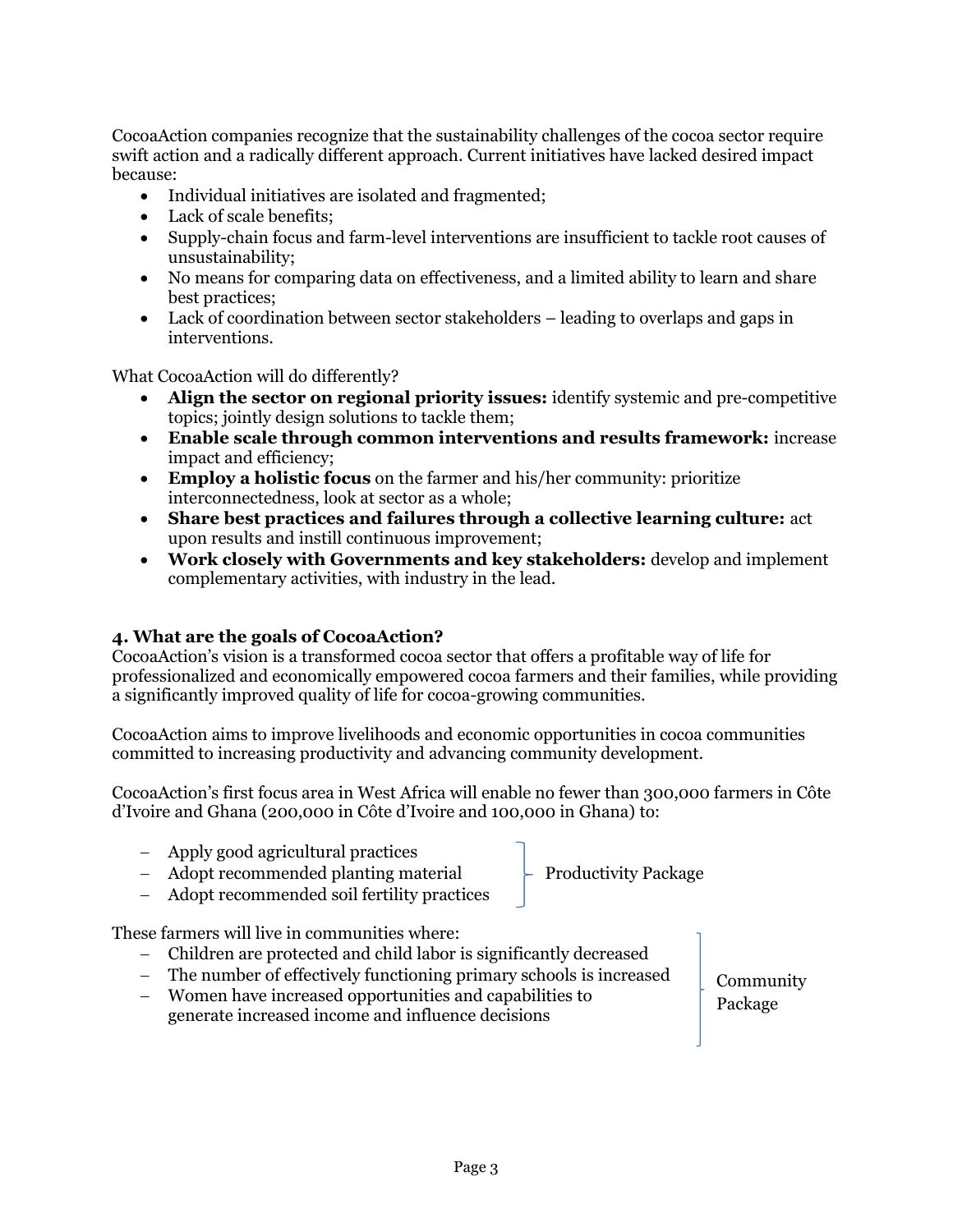# **5. How will CocoaAction be implemented?**

The WCF is the convener of CocoaAction and facilitates the implementation of the strategy, driving alignment and generating new insights that will amplify CocoaAction's impact. In West Africa, companies make individual commitments to WCF for the number of farmers that adopt interventions and communities empowered, implemented through their supply chain. Brands and value chain players coordinate on delivering these commitments together.

Companies and their implementing partners align existing programs to include at a minimum the interventions from the CocoaAction Productivity and Community Development Packages. Interventions are in six priority areas, and companies report against a shared set of Key Performance Indicators (KPIs) through the CocoaAction Results Framework.

# **The Five CocoaAction Work Streams**

CocoaAction in West Africa is organized around five work streams, or thematic areas, that focus on the greatest needs of the cocoa sector in Côte d'Ivoire and Ghana. The six priority areas of intervention fall inside of these work streams. Besides the interventions, the work streams also encompass work to align with governments and stakeholders, and to measure progress and impacts.

These work streams are led by CocoaAction companies, self-elected based on their respective expertise, and carried out in partnership with governments of the two countries.

# **1. Planting Material**

 CocoaAction will help to scale up effective supply and delivery models of improved planting material to farmers to rehabilitate farms and increase productivity. This includes setting up clonal gardens, nurseries and budwood gardens, and improving distribution and services such as a grafting, in partnership with national science and extension agencies.

#### **2. Fertilizer and Soil Fertility**

 CocoaAction will help farmers learn how to use fertilizer correctly and employ other soil fertility practices. CocoaAction will also support governments in the delivery of quality fertilizer to cocoa farmers at affordable prices and look to increase access to financing.

#### **3. Community Development**

 CocoaAction will focus on three areas: enhance child protection through support to child labor monitoring and remediation, Child Protection Committees (CPC), and awareness raising; enhance women's empowerment by increasing women's capabilities and opportunities for influence through awareness raising and income generating activities; and enhancing primary education through increasing the number of effectively functioning primary schools education by meeting education needs and strengthening School Management Committees (SMC). The Community Development package will be implemented by working closely with communities, governments, and donors; providing technical expertise and training; and sharing resources and learnings for the greatest impact.

#### **4. Government and Donor Alignment**

- CocoaAction will collaborate with governments and donors to pool expertise and resources and develop and scale interventions that will have greatest impact.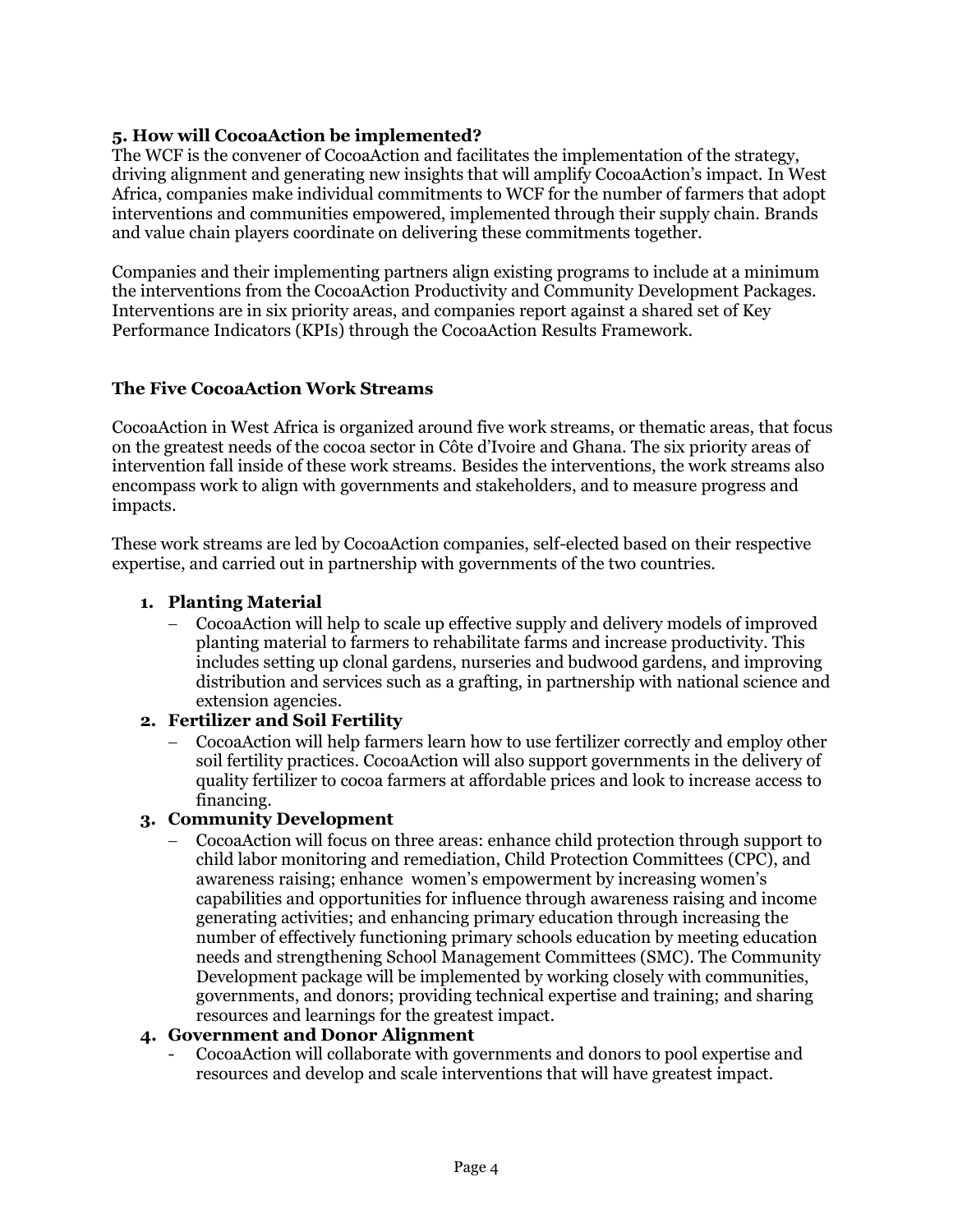# **5. Indicators and Outcomes (Measurement & Evaluation)**

- CocoaAction and producing countries are developing a shared measurement system for sustainability program performance that provides for credible verification of sustainability claims; assesses the influence of industry sustainability programs on cocoa households and communities; and provides continuous learning opportunities for sustainability actors. The workstream will support members during the data collection of the indicators and will share lessons learned to continuously improve both the M&E processes and the insights into sustainability performance by analyzing measurement results.
- CocoaAction is committed to understand farmer economics as the basis of cocoa sustainability—the partnership developed the interactive farmer economic model to understand the needs and decisions of cocoa farmers when investing into cocoa. This model will be continuously updated with data from the CocoaAction M&E and benchmarked, following the international discourse around small-holder farmer economics.
- CocoaAction will engage with standards and certification initiatives to promote alignment with CocoaAction KPIs where relevant and to seek opportunities for more synergies to increase impact of the sector.

# **6. What is the governance structure of CocoaAction and what is the role of WCF?**

The WCF [Board of Directors](http://worldcocoafoundation.org/wcf-officers-and-board-of-directors/) is the decision-making and oversight authority for CocoaAction. It is made up of senior leaders from WCF member companies. In line with WCF bylaws and governance structure, the WCF Board of Directors decides on the vision and common objectives of CocoaAction. It steers the overall direction of the strategy, and approves and directs the resources provided to the WCF for the strategy's coordination and implementation.

The WCF Board of Directors works closely with the WCF [Technical Working Committee](http://worldcocoafoundation.org/wcf-officers-and-board-of-directors/) (TWC) that is charged with planning and driving the implementation to reach CocoaAction's goals through company programs. The TWC is composed of senior sustainability individuals from CocoaAction companies and is supported by WCF staff, consultants and other experts. The TWC is supported by technical experts at their companies and facilitates the knowledge sharing and collaboration among the partners within and across the five work streams, including with the national partners in the focus countries.

As the backbone of CocoaAction, WCF's secretariat convenes these groups and ensures strict compliance with antitrust laws. It provides the support infrastructure for CocoaAction and ensures effective coordination and communication internally and externally. Its core functions include the following:

- a) Guide CocoaAction's vision and strategy
- b) Support planning and implementation of activities through company programs
- c) Convene members and facilitate internal communication
- d) Develop and operate a shared measurement system and act as a learning center
- e) Coordinate outreach to governments and strategic partners, create alignment with other collaboration platforms, and onboard new members
- f) Support external communication and mobilize funding

#### **7. How does this strategy relate to other cocoa sustainability programs?**

CocoaAction is a voluntary, industry-led strategy that aligns and enhances member companies' existing cocoa sustainability programs.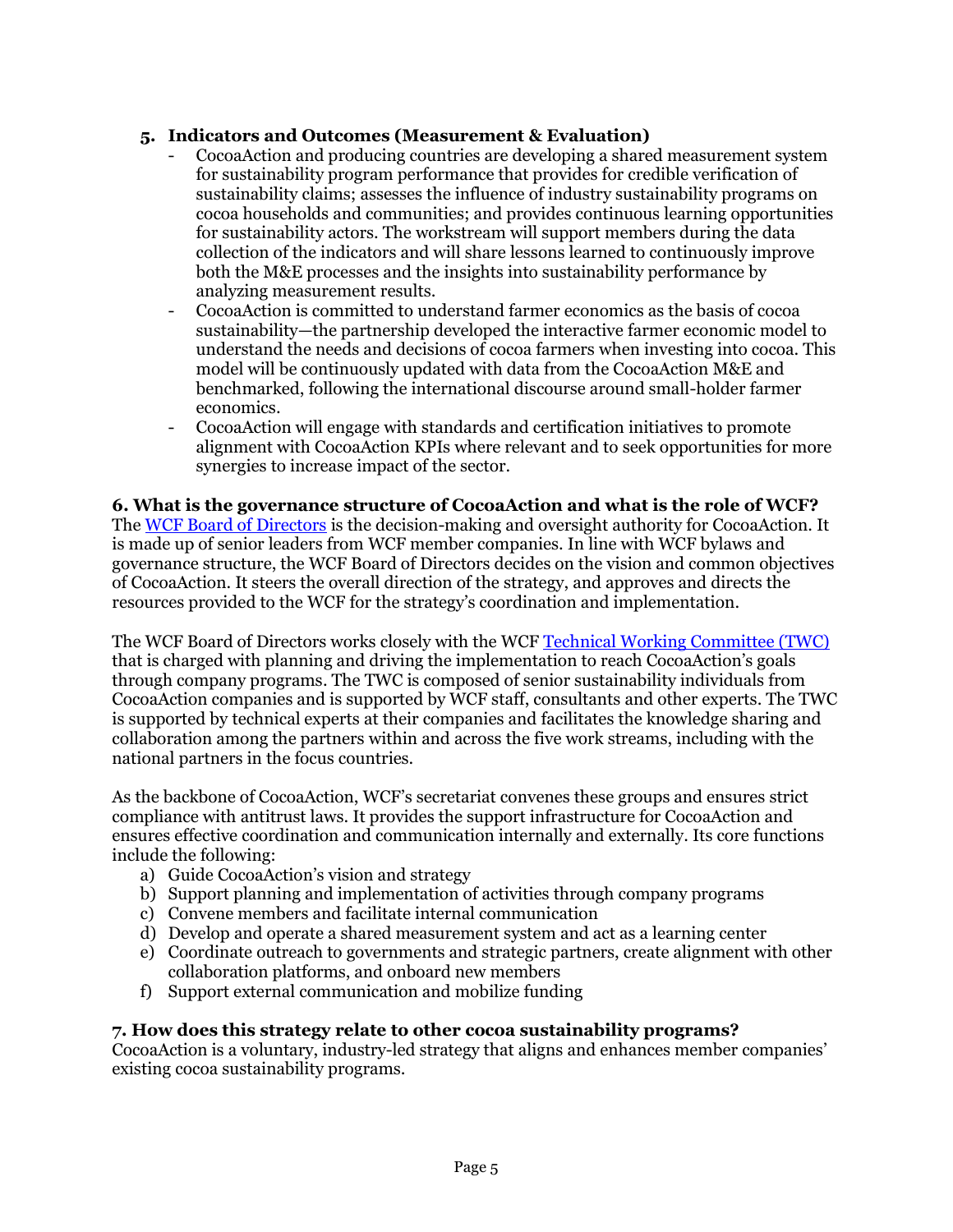CocoaAction works in close partnership with the national agencies in charge of cocoa sustainability – Le Conseil du Café-Cacao in Côte d'Ivoire and the Ghana Cocoa Board (COCOBOD) in Ghana – in order to ensure alignment with the countries' sustainability and national agricultural and rural development policies and to share knowledge and reinforce each other's efforts. It will also collaborate with other cocoa sustainability programs where relevant and through mutual agreement with the entities implementing the other programs.

The CocoaAction strategy is informed by and builds on the results and insights from the multiple approaches developed by industry, governments, donors and NGOs in the past decade, as well as the leadership of national agencies.

# **8. What are the next steps to ensure we meet our goals?**

2016 marks the beginning of on-the-ground alignment to CocoaAction activities and reporting back to the shared data system. Year-on-year, CocoaAction companies will convene through a number of different learning events to evaluate progress and to continuously improve their shared work. This includes identifying any gaps in activities, funding and knowledge to inform CocoaAction's learning agenda and to encourage involvement by other sector actors.

CocoaAction companies will begin implementation of the strategy in West Africa and will start to measure progress in 2016. CocoaAction is meant to be an inclusive, replicable model across geographies. Following a successful start in West Africa, CocoaAction will look to expand and build upon the strategy in new geographies and focus areas.

# **9. How can my company join and qualify for CocoaAction?**

To join CocoaAction, companies in the chocolate and cocoa value chain are asked to contact WCF after having reviewed the following four guidelines:

- 1. WCF Membership: Companies must first be a member of WCF.
- 2. Statement of Intent: CocoaAction contributing companies are requested to submit a signed "Statement of Intent" to WCF and legal counsel that includes the following pledges:
	- a) Support combined productivity and community development interventions each year, reach numbers of farmers proportionate to their size/tonnage in Côte d'Ivoire or Ghana, and recognize that interventions will be tailored to the needs or conditions of cocoa communities.
	- b) Support efforts by WCF to measure the effectiveness of these interventions over time, based on objective and quantitative indicators, including supply to WCF reporting of activities and impacts to an individual farmer level in a standardized format on at least a yearly basis.
	- c) Work with host governments and other stakeholders in pursuit of the collective CocoaAction goal.
	- d) Contribute to CocoaAction partners performing implementation the requisite funds needed to conduct the activities approved by the WCF Board of Directors as appropriate to develop and implement CocoaAction.
- 3. Participation in Technical Working Committee (TWC) or Workstreams: CocoaAction company contributors have formed a Technical Working Committee, which helps develop the strategy and coordinate industry and company level activities. CocoaAction contributors are invited to assign a company staff member to participate in Technical Working Committee meetings and calls based on their technical interest and expertise.